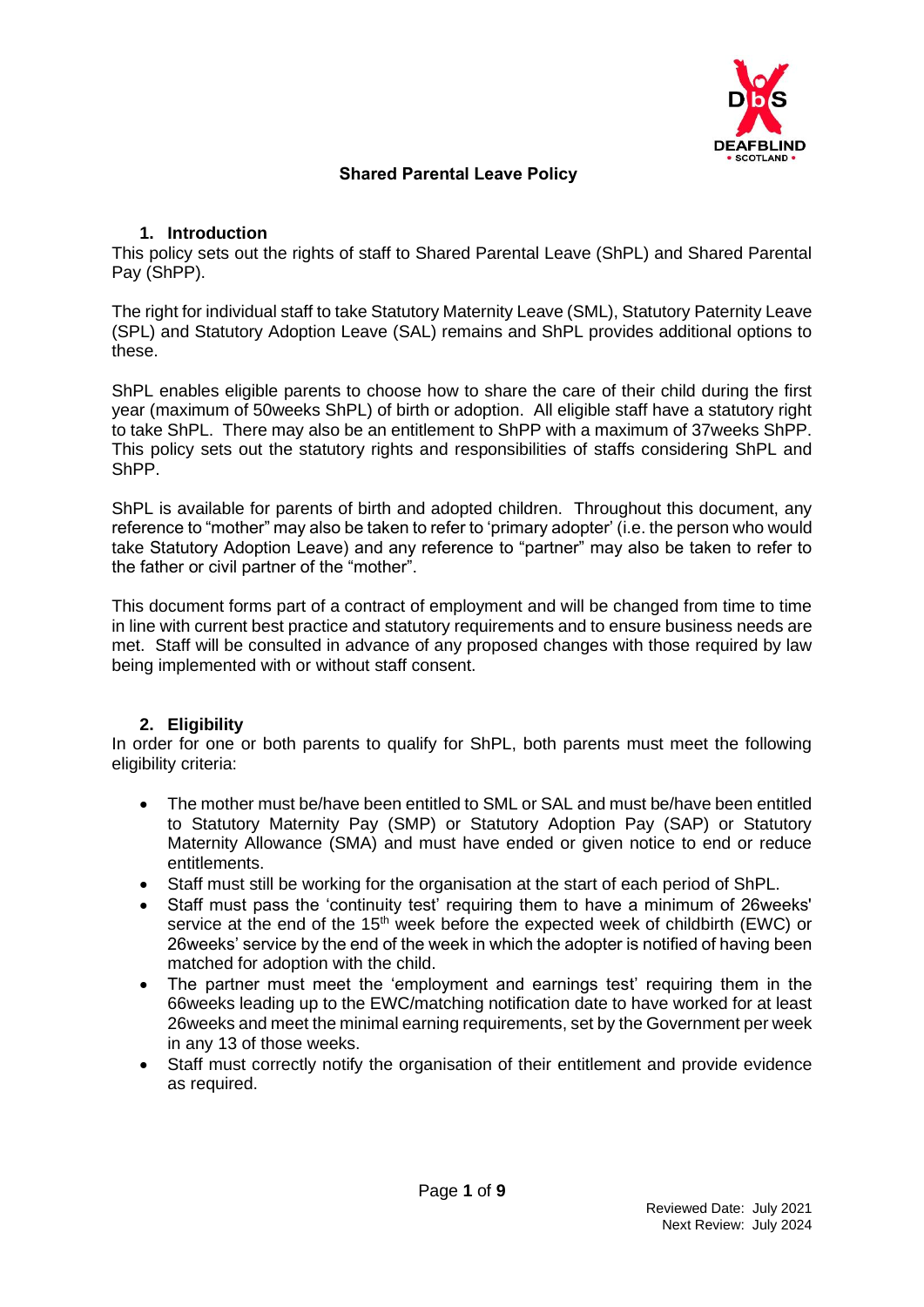

# **3. Available Shared Parental Leave (ShPL)**

The amount of ShPL available will depend on how much SML or SAL has been used or will be used. SML and SAL provide up to 52weeks leave. The first two weeks after birth are compulsory and reserved for the mother. The remaining 50weeks may be 'converted' into ShPL if the mother and the partner both meet the eligibility criteria.

Therefore, up to 50weeks is available to share during the child's first year.

Note – both parents can be off at the same time, sharing the maximum entitlement of 50weeks' leave.

In order to take ShPL, the mother must end (or given notice to end) the SML or SML early. The number of weeks available for ShPL will depend on when the mother ends SML or SMA (however many of the 50weeks remain).

ShPL must be taken in blocks of at least one week and may begin on any day of the week. Staffs can request to take shared parental leave-

- In one continuous block (e.g. 12 weeks) or
- As a number of discontinuous blocks of leave (e.g. 4weeks/4 weeks/4 weeks)

The partner can begin a period of ShPL at any time from the date of the child's birth.

All ShPL must be taken within 52weeks of birth.

# **4. Notification of Shared Parental Leave (ShPL)**

Notice is made up of three essential elements

- A "curtailment notice" from the mother setting out when the SML or SAL will end is submitted.
- A "notice of entitlement and intention" from staff giving an initial non-binding indication of each period of ShPL being requested.
- A "period of leave notice" (also known as 'booking' notice') from staff, setting out the start and end date of each period of ShPL being requested.

Please see Appendix A for a style document incorporating al of the above

# **Curtailment Notice**

Before either parent can take ShPL, the mother must either

- Have returned to work before the end of the maternity/adoption leave, giving eight weeks' notice to do so or
- Have given the organisation a curtailment notice. This must be in writing, and specify the date on which the leave is to end.

The date must be

- After the compulsory leave period (the two weeks after birth)
- At least eight weeks after the date of the curtailment notice
- At least one week before what would have been the end date of the additional leave period

#### **Changing Curtailment**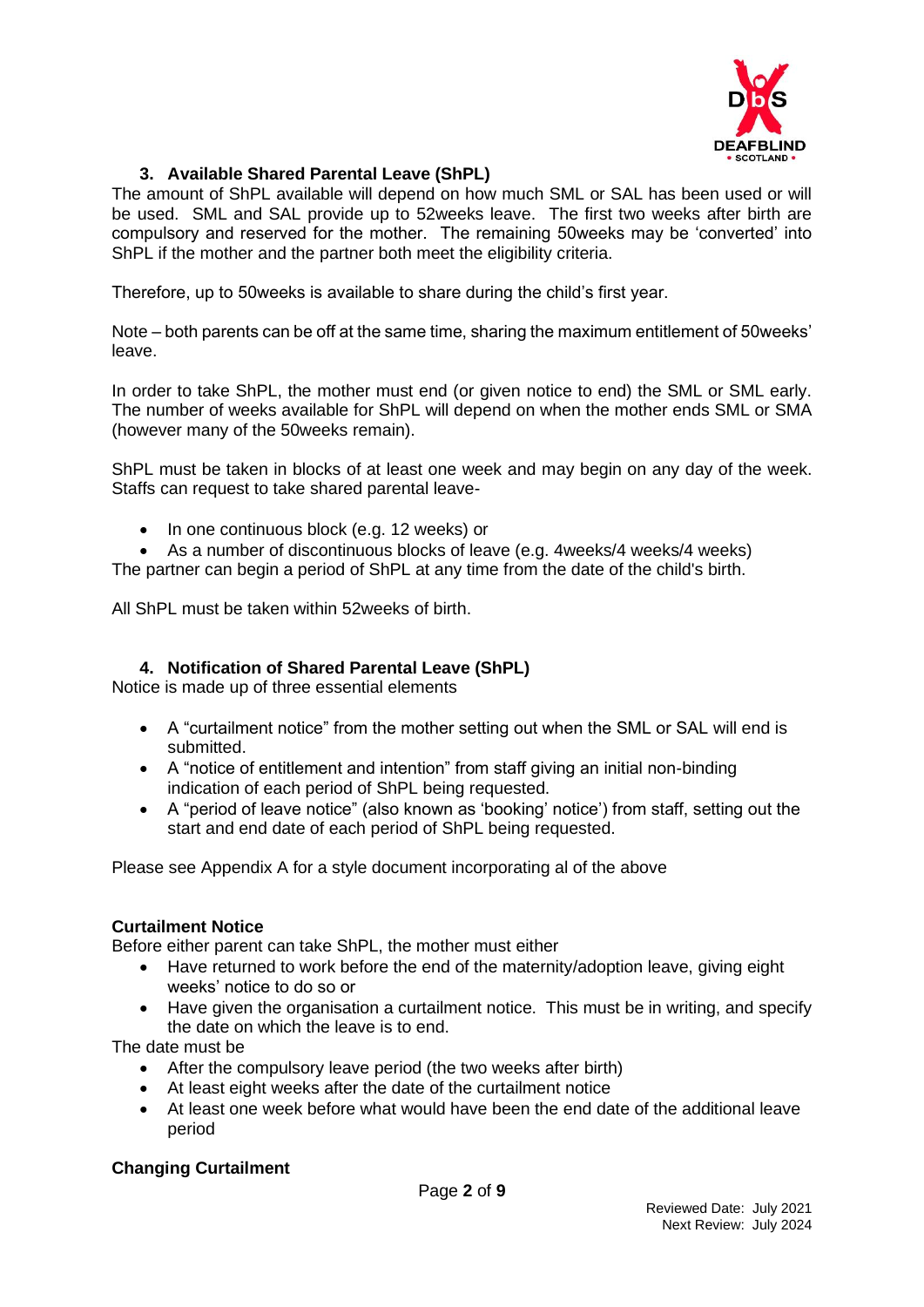

If the curtailment notice is given after the birth/placement, it is binding. If the curtailment notice is given before the birth/placement, it can be withdrawn with the SML or SAL continuing. The withdrawal must be made within six weeks of the birth/placement date.

Otherwise withdrawal can only be requested if the partner passes away or neither the mother or partner were entitled to ShPL.

### **Notice of Entitlement and Intention**

Staff (whether the mother or partner) must provide the organisation with a non-binding notice of entitlement and intention. This must be given in writing at least eight weeks before the start date of the first period of ShPL.

The mother/primary adopter must complete all appropriate sections of the form at Appendix A. The partner must also complete all appropriate sections of the form at Appendix A.

Note – the requested dates in the Notice of Entitlement and Intention are not binding until ShPL is booked by indicating this in Appendix A by submitting Appendix B.

#### **Period of Leave Notice – Booking ShPL**

To be entitled to take a period of ShPL, staff must 'book' it by providing written notice stating the start and end dates of each period of ShPL requested. This can be done by using Appendix A or Appendix B.

This must be given not less than eight weeks before the start date of the first period of ShPL. The notice may be given at the same time as a notice of entitlement and intention and can be a request for a continuous period of leave or discontinuous periods of leave.

A maximum of three requests for ShPL can be made.

#### **5. Shared Parental Pay (ShPP)**

To qualify for ShPP, the mother must, as well as passing the continuity test, also have earned an average salary of the National Insurance lower earnings limit for more than eight weeks prior to the 15<sup>th</sup> week before the expected week of childbirth/adoption.

The number of weeks of ShPP available will depend on how many weeks' pay has already been used during maternity/adoption leave. A maximum of 37weeks' ShPP is available as the first two weeks are compulsory for the mother.

ShPP is paid at a rate set by the Government or at 90% of the average weekly earnings, if this figure is lower than the Government's set weekly rate.

#### **6. During Shared Parental Leave**

During ShPL the full terms and conditions of the contract of employment continue including accrual of annual leave and public holidays, with the exception of remuneration.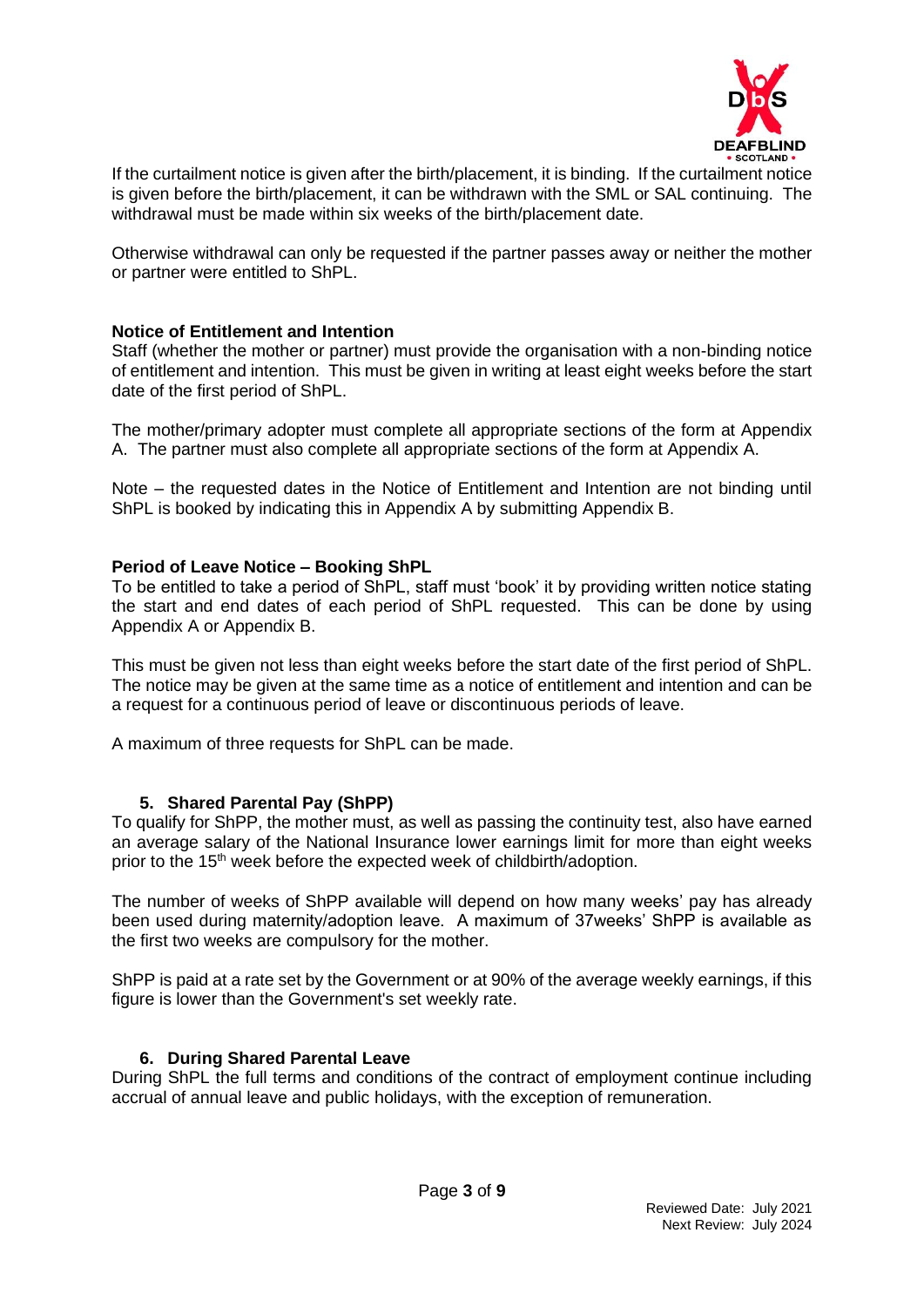

Pension contributions will continue to be made during any period of ShPP but not during any unpaid period. The organisation will make contributions based on normal contractual pay and staff contributions will be based on actual pay.

# **7. Shared Parental Leave Keep in Touch Days (SPLIT)**

The organisation has the right to make reasonable contact during ShPL for the purpose of discussing training, plans for return to work or workplace updates.

Staff may work up to 20days during ShPL without affecting ShPL or ShPP. Any days of work and any work undertaken during ShPL must be mutually agreed by the organisation.

There is no obligation on the organisation to pay staff for any SPLIT days. Remuneration, if any, will be discussed and agreed in advance.

# **8. Returning to Work**

If the period of leave (including ShPL and maternity/adoption leave) is 26weeks or less, staff have the right to return to the same job.

If the period of leave (including ShPL and maternity/adoption leave) more than 26weeks, the organisation will aim to allow the member of staff to return to the same job. If this is not possible, they will be offered a suitable alternative job on no less favourable terms and conditions.

#### **9. Checking Eligibility**

The organisation may, within two weeks of the ShPL entitlement notification being given, request certain information to check eligibility. This can include details of the partner's employer, a copy of a birth certificate or certain adoption details.

In order to be entitled to ShPL, the staff must produce this information within two weeks of the organisation's request.

Where there is a suspicion of fraudulent information being provided or where the organisation has been informed by the HMRC a fraudulent claim was made, the organisation will investigate the matter further in accordance with disciplinary procedures. This may result in action up to and including dismissal.

# **10. Data Protection Act 2018**

The organisation will treat all personal data in line with obligations under the current data protection regulations.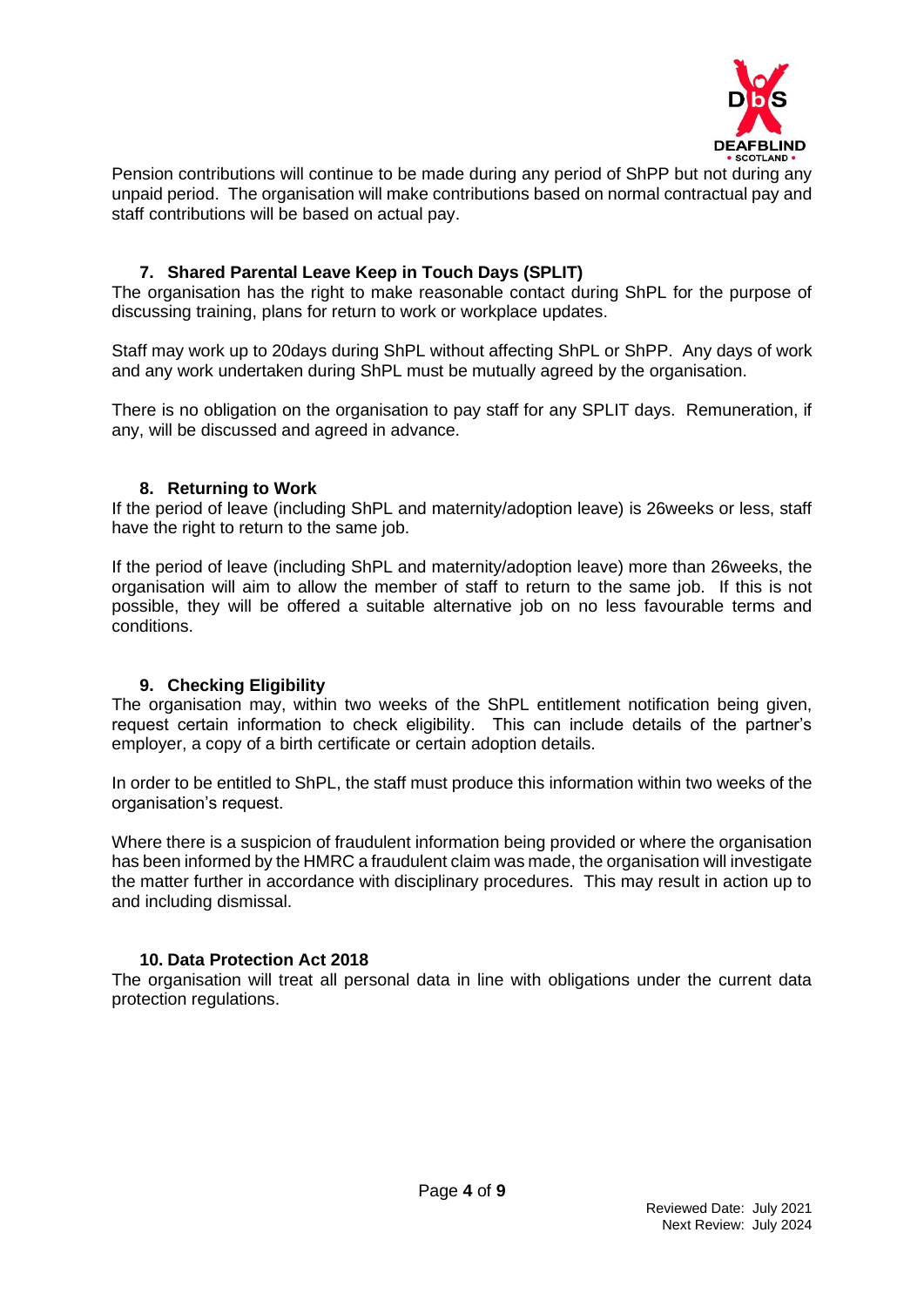

# **Appendix A**

#### **Notice to Request Shared Parental Leave** (Important: please read the **Policy on Shared Parental Leave**)

If you wish to take shared parental leave, then you must submit this form, fully completed, to your manager at least **eight weeks** before the start of the first period of shared parental leave.

### **Basic Details**

| <b>Staff Name:</b>                                                                                             |  |
|----------------------------------------------------------------------------------------------------------------|--|
| Address:                                                                                                       |  |
| <b>National Insurance Number:</b>                                                                              |  |
| Are you the mother/main adopter of the<br>child or the partner of the mother / main<br>adopter?                |  |
| Date on which mother or main adopter<br>commenced (or will commence)<br>maternity/adoption leave:              |  |
| Expected week of childbirth/actual date<br>birth OR date of notice of<br>оf<br>matching/placement for adoption |  |

# **Notice of curtailment of maternity / adoption leave**

Please complete this if you are the **mother or main adopter**. If on maternity leave, this date must be at least two weeks after the birth of the baby

Signed: **Date: Date: Date: Date: Date: Date: Date: Date: Date: Date: Date: Date: Date: Date: Date: Date: Date: Date: Date: Date: Date: Date: Date: Date: Date: Date: Date:** 

Please complete this if you are the **partner** of the mother or main adopter.

| I confirm my partner's maternity /<br>adoption leave ended / will end on |  |
|--------------------------------------------------------------------------|--|
| the following date:                                                      |  |
| Name of mother/main adopter:                                             |  |

#### **Shared Parental Leave Details**

| Number of weeks of shared parental |  |
|------------------------------------|--|
| I leave / pay you intend to take   |  |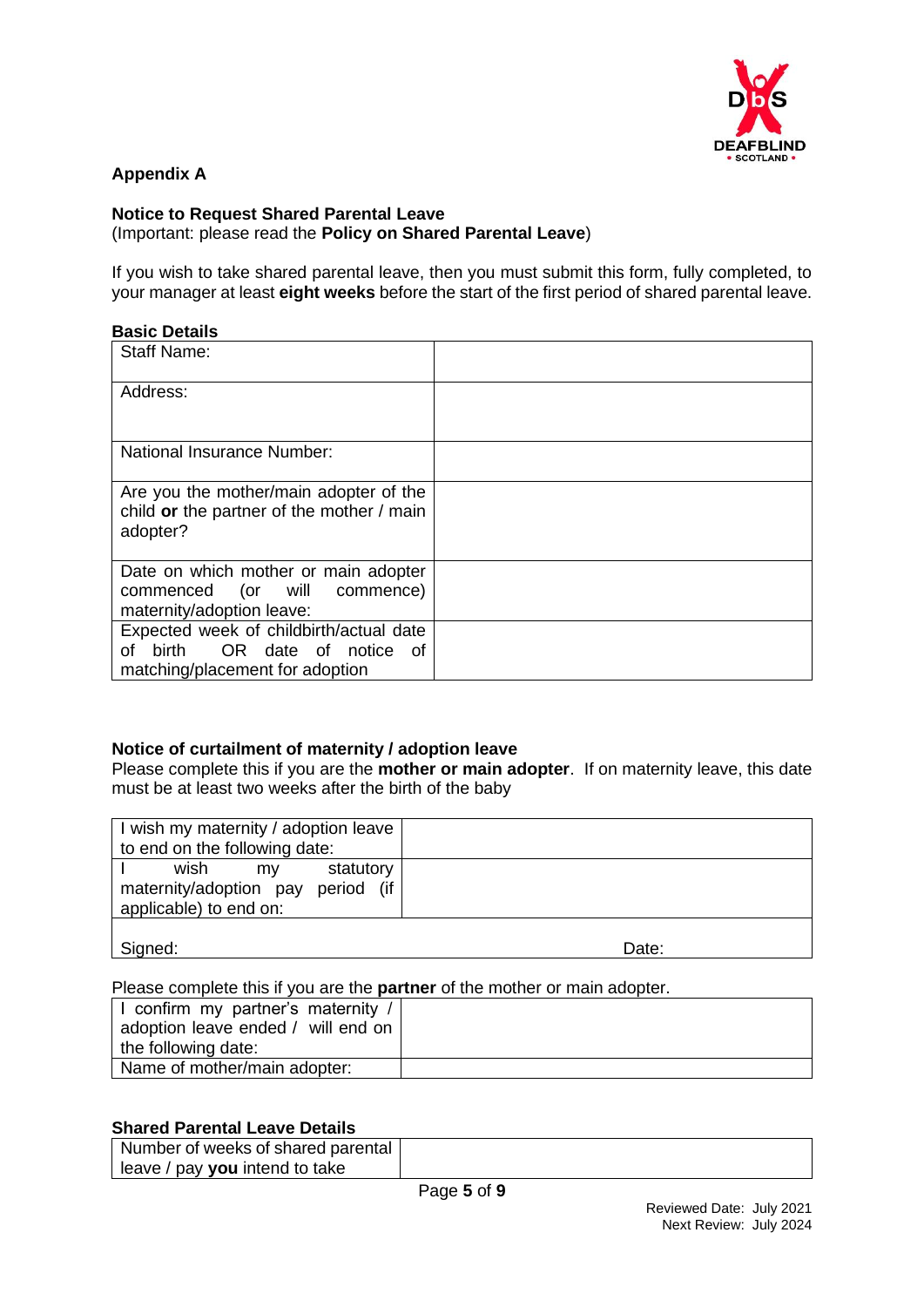

| Number of weeks of shared parental   |  |
|--------------------------------------|--|
| leave / pay the other parent intends |  |
| to take                              |  |
|                                      |  |
|                                      |  |

#### **Requested dates**

| Detail start and end dates of the ShPL dates<br>shared parental leave/pay you<br>intend to take. This must match with<br>the number of weeks indicated<br>above. | <b>ShPP dates</b> |
|------------------------------------------------------------------------------------------------------------------------------------------------------------------|-------------------|
|                                                                                                                                                                  |                   |

### **Booking notice**

The above dates do not constitute a formal binding request at this stage. However, if you wish them to do so please indicate "Yes":  $\frac{1}{100}$  Yes / No them to do so please indicate "Yes":

If you indicate "No", then please complete Appendix 2 – **Notice to Take or Vary a Period of Shared Parental Leave** for each period of ShPL requested.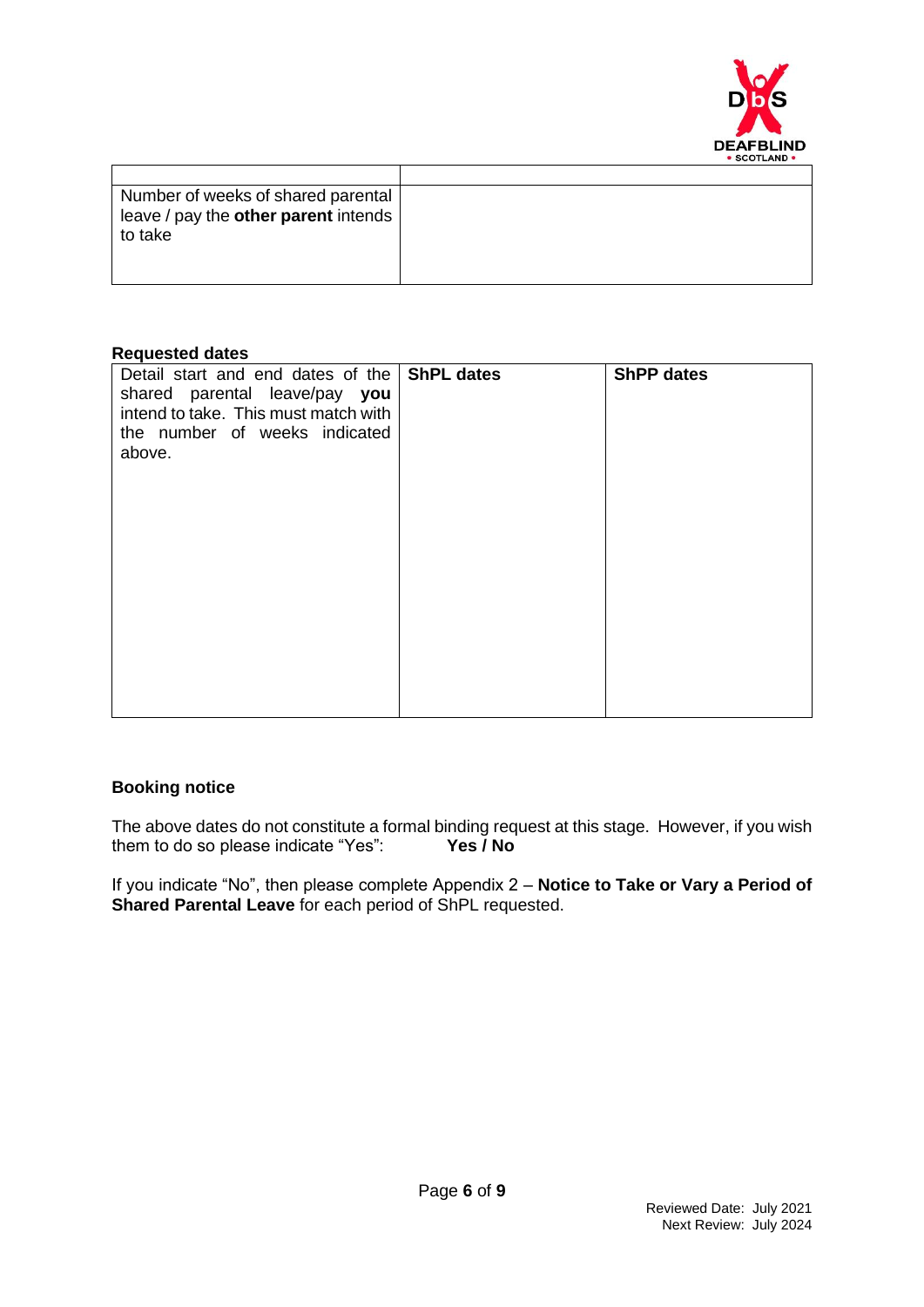

### **Declaration by Staff**

Please confirm eligibility by ticking the appropriate boxes below and signing the form. You must also submit the completed "Declaration by the Staff's Partner" form.

- I am the father of the child **or** the spouse / civil partner or partner of the mother / main adopter
- $\Box$  I am the mother, father or main adopter of the child and will share the care of the child with my partner named below
- □ 1 am the mother or main adopter and have completed the **notice of curtailment of maternity / adoption leave** section and understand this is **binding** subject to certain conditions outlined in the policy
- $\Box$  I meet the eligibility criteria for shared parental leave
- $\Box$  I will immediately inform my employer in the event I cease to be eligible for Shared Parental Leave and/or Shared Parental Pay
- $\Box$  I consent to you retaining and processing the information contained in this form
- $\Box$  I meet the eligibility criteria for shared parental pay
- $\Box$  I confirm all of the information given in this form is correct

Signed:\_\_\_\_\_\_\_\_\_\_\_\_\_\_\_\_\_\_\_\_\_\_\_\_\_\_\_\_\_\_\_\_\_\_\_\_\_\_Date:\_\_\_\_\_\_\_\_\_\_\_\_\_\_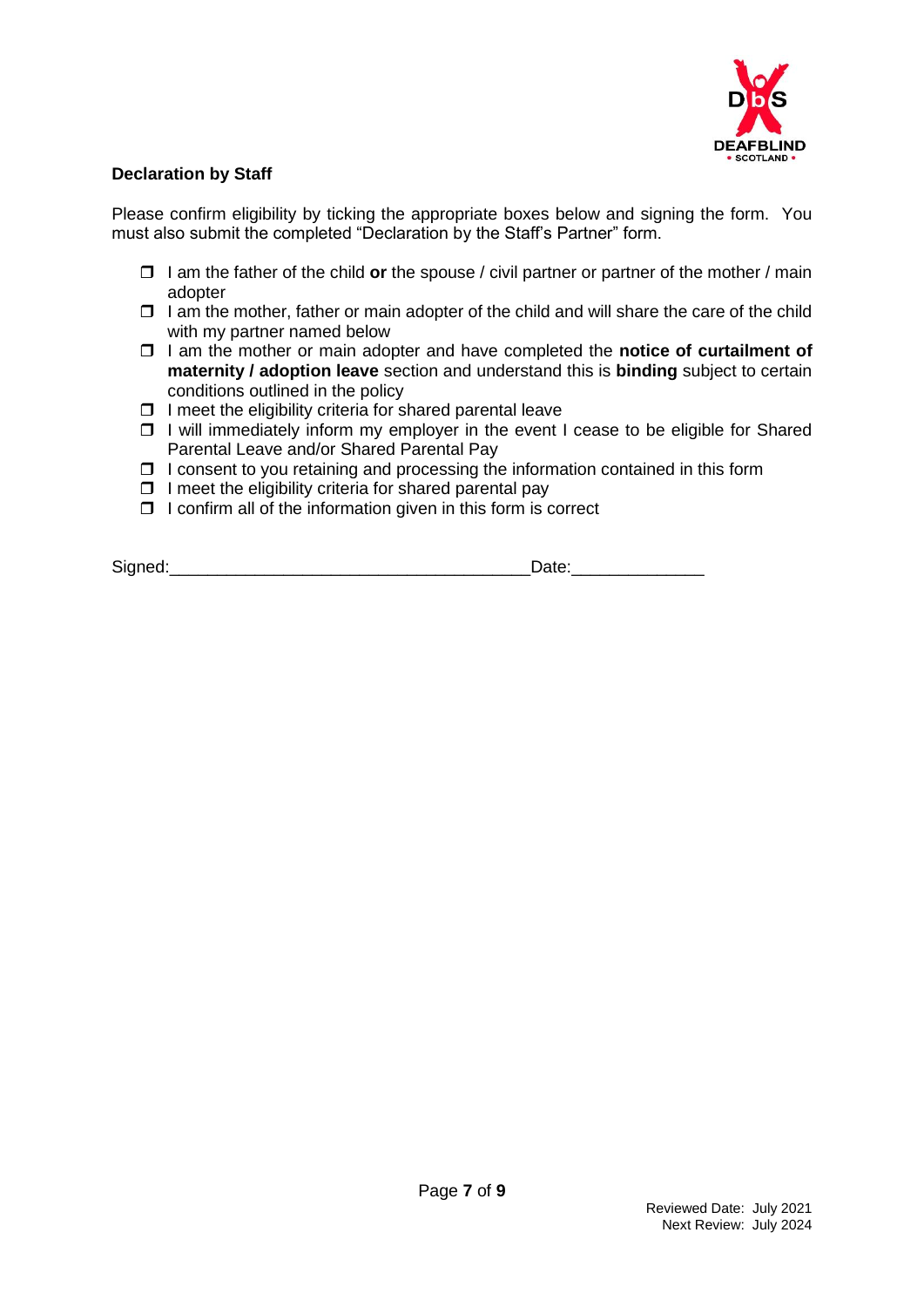

#### **Declaration by Staff's Partner**

| Name                            |  |
|---------------------------------|--|
| Address                         |  |
| National<br>Insurance<br>Number |  |
| Name and Address of<br>Employer |  |

I confirm I meet the following criteria for eligibility for shared parental leave:

- $\Box$  I have worked either directly, for an agency or self-employed, for 26 weeks in the 66 weeks leading up to the due date
- $\Box$  I have earned above the minimum maternity allowance threshold per week in 13 of the 66 weeks
- $\Box$  I consent to your staff taking shared parental leave and shared parental pay as detailed above
- $\Box$  I consent to you retaining and processing the information contained in this form

As appropriate:

- I am the father of the child **or** the spouse / civil partner or partner of the mother / main adopter
- $\Box$  I am the mother / main adopter and confirm I have curtailed my maternity / adoption leave and pay with my employer (or will have done so by the time your staff takes shared parental leave)
- $\Box$  I will immediately inform my partner should I cease to meet the eligibility criteria for Shared Parental Leave or Shared Parental Pay.

| <b>.</b><br>ان |            |
|----------------|------------|
|                | --<br>---- |